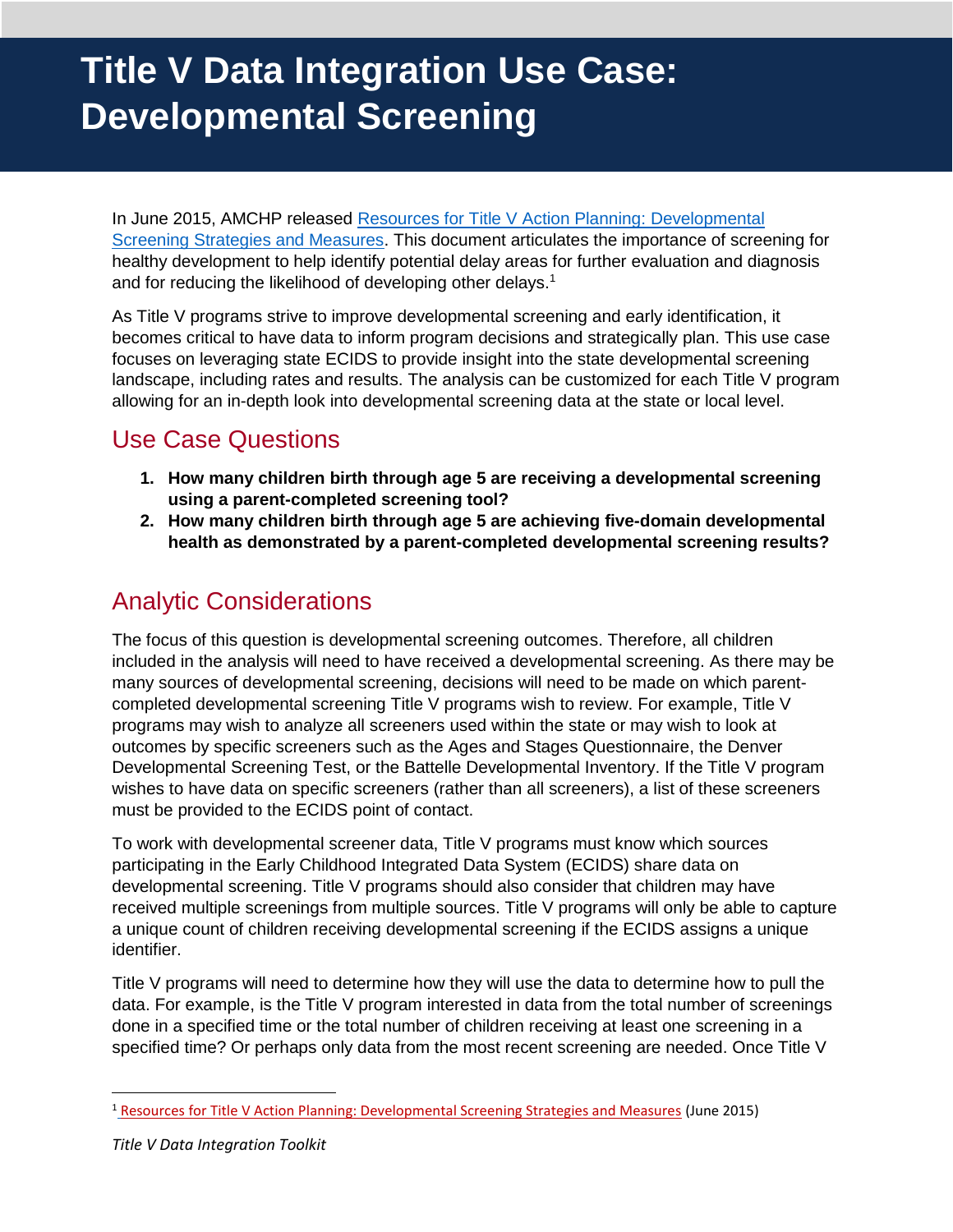programs have determined their developmental screening questions, they can complete a use case aligned with their specific question.

# Data Set

The data set for this analysis includes all children birth through age 5 receiving a developmental screening using a parent-completed screening tool. As there are multiple questions in this use case, the analysis for each question will be broken down individually.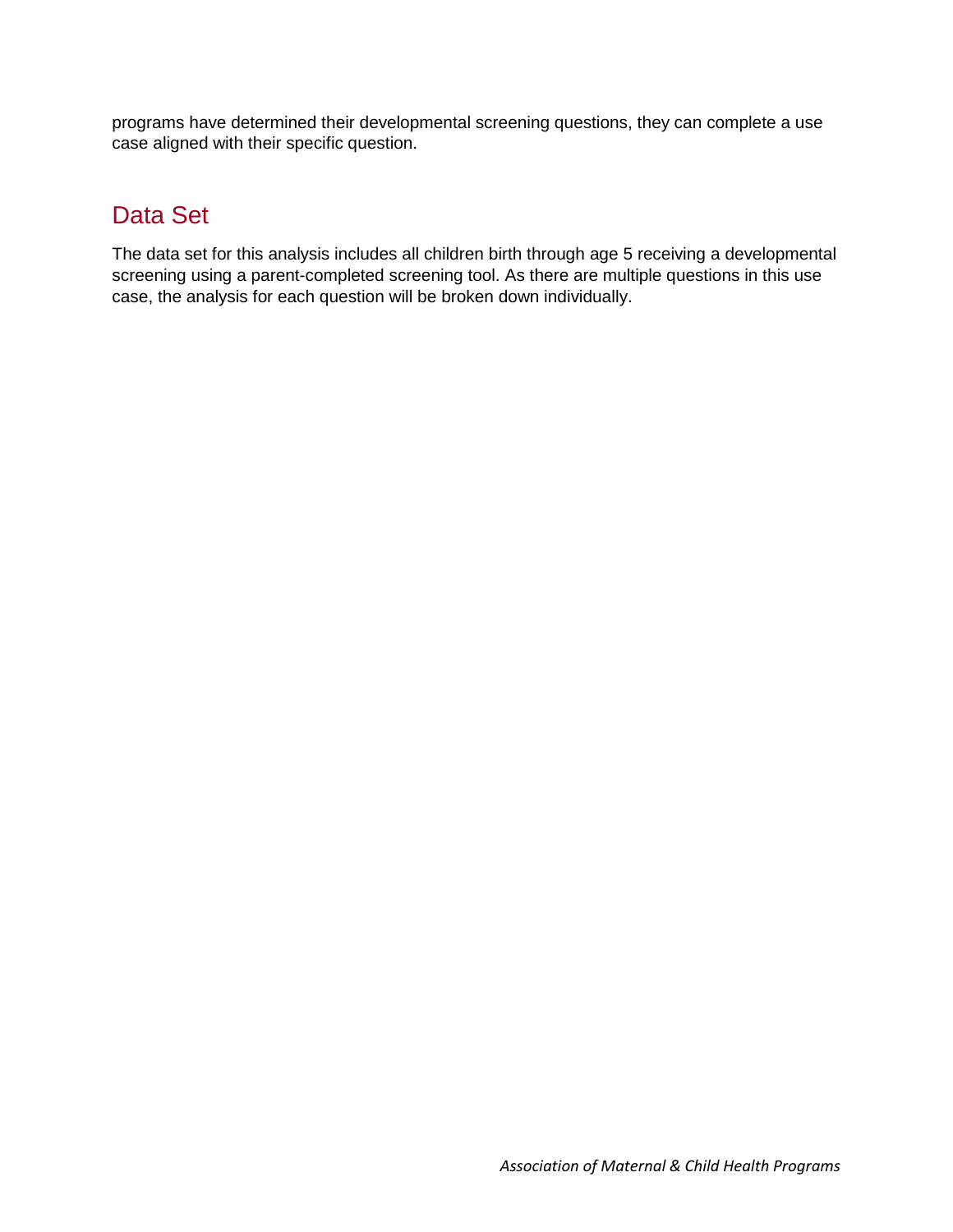# **Question 1: How many children birth through age 5 are receiving a developmental screening using a parent-completed screening tool?**

The recommended data elements for this analysis are listed in the table below. For states using the Common Education Data Standards (CEDS), the link to the CEDS element has been provided.

## **Data Elements – Developmental Screening Question 1**



Click the hyperlinks in the table to see more information about the data elements in CEDS. The links will take you to the individual elements and do not require a CEDS login to access. Where available, links to CEDS are included. Where not available, data elements that are likely to exist in Title V data systems have been suggested. These elements will be submitted to CEDS for consideration.

| Variable          | Data Element<br>Choices             | <b>Element Definition</b>                                                                                                       | <b>Option Set</b> | Considerations                                                                                                                                                                                                             |
|-------------------|-------------------------------------|---------------------------------------------------------------------------------------------------------------------------------|-------------------|----------------------------------------------------------------------------------------------------------------------------------------------------------------------------------------------------------------------------|
| Child             | <b>Child Identifier</b>             | A unique number or<br>alphanumeric code assigned to a<br>child by a school, school system,<br>state, or other agency or entity. | Alphanumeric      | Although the questions in this analysis can be reported on<br>aggregately, child information is needed to create the data set.<br>After data have been pulled, children's personally identifiable data<br>may be stripped. |
| <b>Child Name</b> | <b>First Name</b>                   | The full legal first name given to<br>a person at birth, baptism, or<br>through legal change.                                   | Alphanumeric      | Although the questions in this analysis can be reported on<br>aggregately, child information is needed to create the data set.<br>After data have been pulled, children's personally identifiable data<br>may be stripped. |
|                   | <b>Middle Name</b>                  | A full legal middle name given to<br>a person at birth, baptism, or<br>through legal change.                                    | Alphanumeric      | Although the questions in this analysis can be reported on<br>aggregately, child information is needed to create the data set.<br>After data have been pulled, children's personally identifiable data<br>may be stripped. |
|                   | <b>Last or</b><br><b>Surname</b>    | The full legal last name borne in<br>common by members of a<br>family.                                                          | Alphanumeric      | Although the questions in this analysis can be reported on<br>aggregately, child information is needed to create the data set.<br>After data have been pulled, children's personally identifiable data<br>may be stripped. |
|                   | Generation<br><b>Code or Suffix</b> | An appendage, if any, used to<br>denote a person's generation in<br>his family (e.g., Jr., Sr., III).                           | Alphanumeric      | Although the questions in this analysis can be reported on<br>aggregately, child information is needed to create the data set.<br>After data have been pulled, children's personally identifiable data<br>may be stripped. |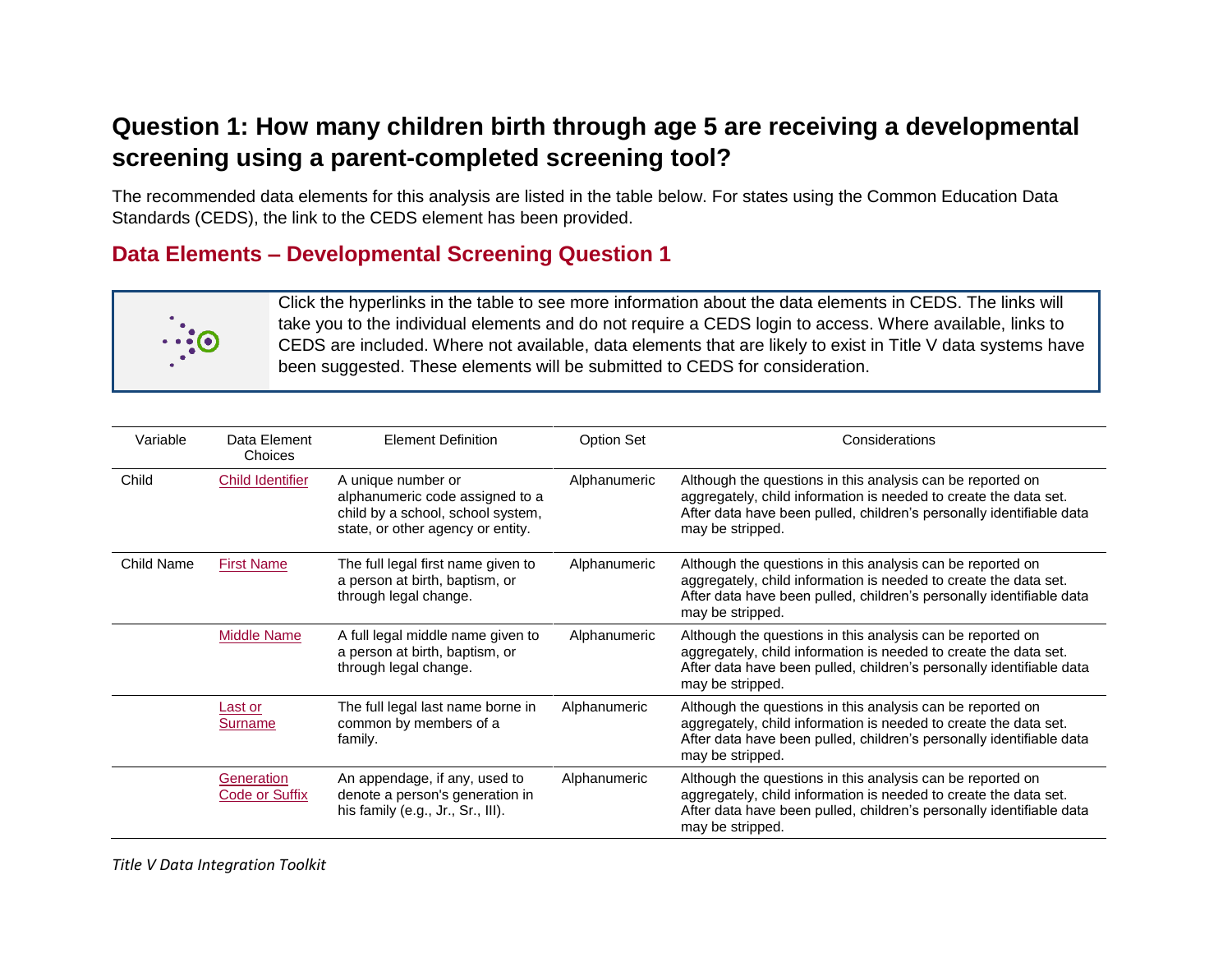| Variable                             | Data Element<br>Choices                                     | <b>Element Definition</b>                                                                                                                                                         | Option Set   | Considerations                                                                                                                                                                                                             |
|--------------------------------------|-------------------------------------------------------------|-----------------------------------------------------------------------------------------------------------------------------------------------------------------------------------|--------------|----------------------------------------------------------------------------------------------------------------------------------------------------------------------------------------------------------------------------|
| Child Age                            | <b>Birthdate</b>                                            | The year, month, and day on<br>which a person was born.                                                                                                                           |              | Although the questions in this analysis can be reported on<br>aggregately, child information is needed to create the data set.<br>After data have been pulled, children's personally identifiable data<br>may be stripped. |
| Developmen<br>tal Screener<br>Used   | Assessment<br>Title                                         | The title or name of the<br>assessment.                                                                                                                                           | Alphanumeric |                                                                                                                                                                                                                            |
|                                      | Assessment<br><b>Short Name</b>                             | An abbreviated title for an<br>assessment.                                                                                                                                        | Alphanumeric |                                                                                                                                                                                                                            |
|                                      | Assessment<br><b>Identifier</b>                             | A unique number or<br>alphanumeric code assigned to<br>an assessment by a school,<br>school system, state, or other<br>agency or entity. This may be<br>the publisher identifier. | Alphanumeric |                                                                                                                                                                                                                            |
| Date<br>Screener<br>was<br>Completed | Assessment<br><b>Session Actual</b><br><b>End Date Time</b> | Date and time the assessment<br>ended.                                                                                                                                            |              | The date of screening is compared to the child's date of birth to<br>determine the age of the child at the time of screening.                                                                                              |
|                                      | <b>Well Child</b><br>Screening<br><b>Received Date</b>      | The year, month, and day of a<br>well child visit.                                                                                                                                |              | The date of well-child screening is compared to the child's date of<br>birth to determine if the child was birth through the age of five at<br>the time of screening.                                                      |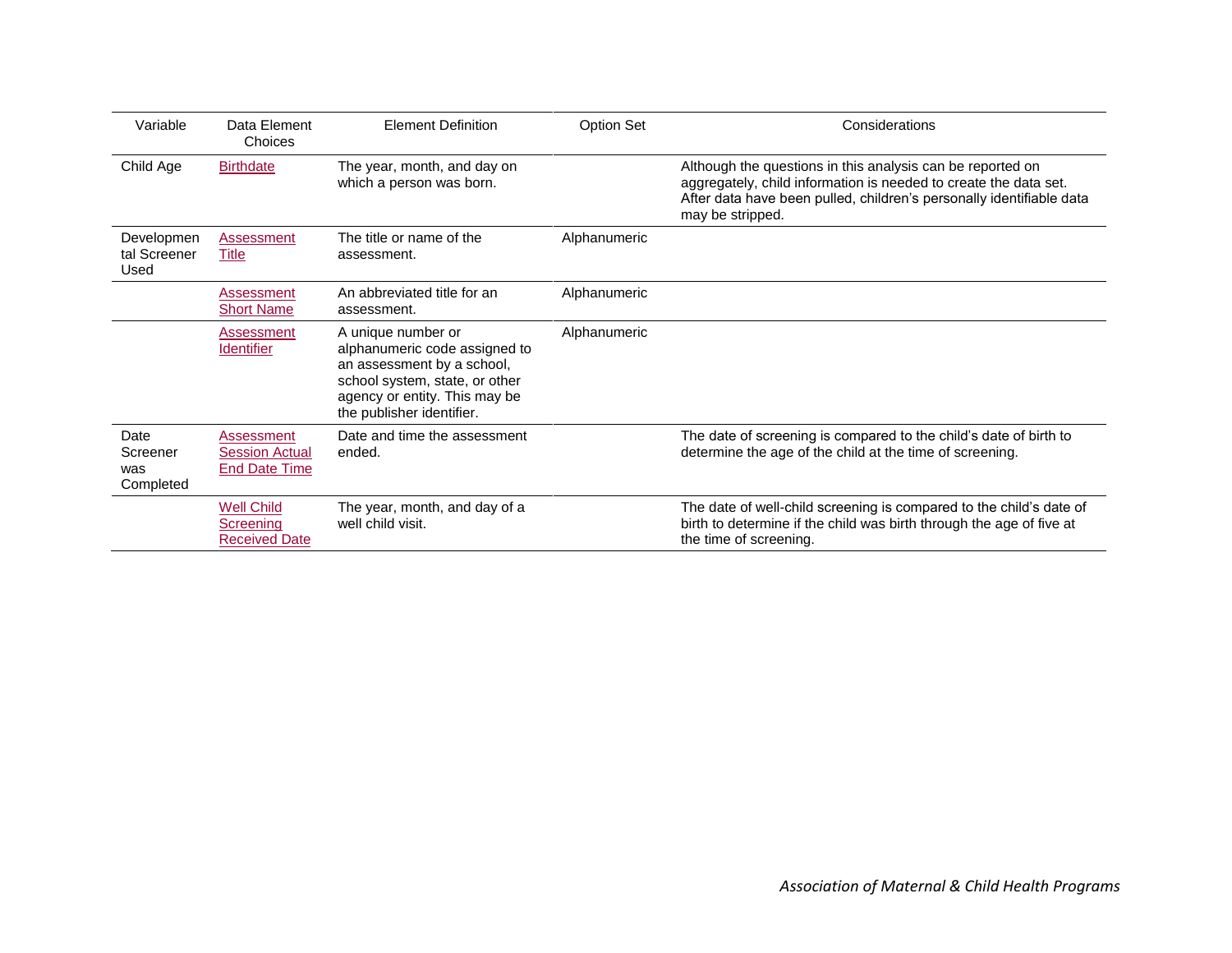## **Steps for Analysis – Developmental Screening Question 1**

- a. Identify the timeframe for analysis. For example, you may wish to look at the data by calendar or fiscal year.
- b. Identify the geographic boundary for analysis. For example, you may wish to look at the data by county or ZIP code.
- c. After applying the timeframe and geographic boundary filters, pull the subset of children birth through age 5 receiving a developmental screening in the specified timeframe and geographic boundary.
- d. If the Title V program would like the data broken down by age categories, collapse the data set into age categories. For example, Birth through 11 months, 12 months through 23 months, 24 months through 35 months, 36 months through 47 months, 48 months through 59 months, and 60 through 71 months.
- e. Calculate the number of children receiving a developmental screening using a parentcompleted screening tool for each age category by comparing the date the developmental screener was completed to the child's date of birth.
- f. Check for data quality issues such as outliers or missing data.
- g. Calculate the percentage by dividing the total number of children screened using a parent-completed screening tool by the total number of children birth through age 5 in the identified timeframe and geographic boundary. Multiply this result by 100 to get the total percentage. If the Title V program broke the data into age categories, divide the total number of children screened using a parent-completed screening tool for each age category by the total number of children screened using a parent-completed screening tool in the identified timeframe and geographic boundary. Multiply this result by 100 to get the total percentage.

#### **Data Visualization – Developmental Screening Question 1**

Effective data visualization is critical for conveying the Title V program message and telling your story. When looking at the data provided by ECIDS, what do you notice? What are the patterns and/or trends? These questions will help Title V programs identify the story the data tell. Title V programs should visualize data differently depending on the intended audience. Some examples for visualizing data have been provided below.

Consider this example using fictitious data:

| 2016 Total Children Birth Through Age 5 in "Any State<br><b>USA"</b>                                                      | $N = 73,421$ |     |
|---------------------------------------------------------------------------------------------------------------------------|--------------|-----|
|                                                                                                                           | N            | %   |
| 2016 children birth through<br>age 5 receiving a<br>developmental screening<br>using a parent-completed<br>screening tool | 14,015       | 19% |
| 2016 children birth through<br>age 5 not receiving a<br>developmental screening                                           | 59,406       | 81% |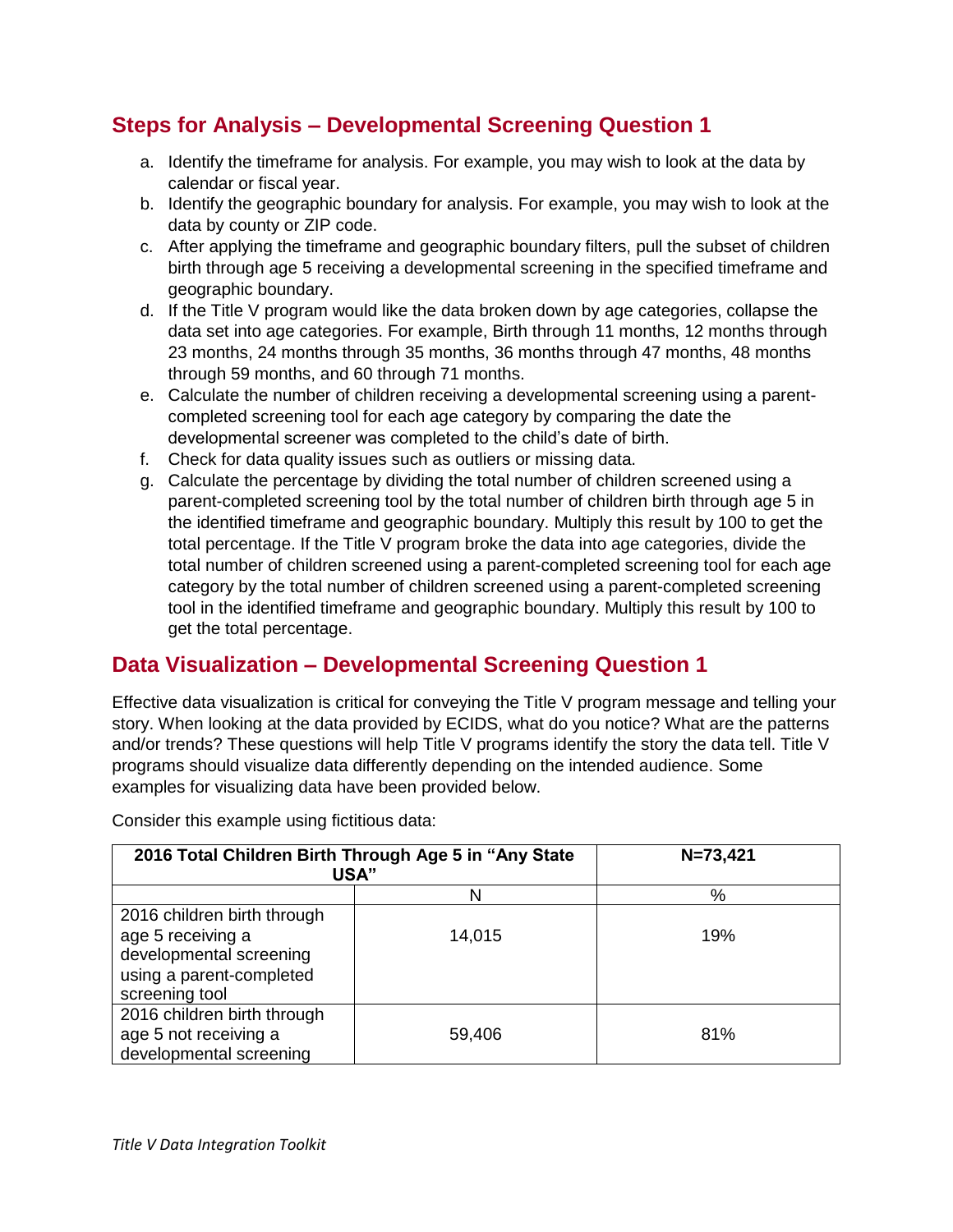If the Title V program requested the ECIDS break the data down by age categories, consider this example using fictitious data:

| 2016 Total Children Birth Through Age 5 in "Any State USA" that<br>Received a Developmental Screening in 2016 | $N=14,015$ |     |
|---------------------------------------------------------------------------------------------------------------|------------|-----|
|                                                                                                               | N          | ℅   |
| Birth through 11 months                                                                                       | 423        | 3%  |
| 12 months through 23 months                                                                                   | 307        | 2%  |
| 24 months through 35 months                                                                                   | 2,548      | 18% |
| 36 months through 47 months                                                                                   | 5,999      | 43% |
| 48 months through 59 months                                                                                   | 4,057      | 29% |
| 60 through 71 months                                                                                          | 681        | 5%  |

Title V programs may wish to visualize the data as:

# **In 2016, 19% of the Children in the State Received a Developmental Screening Using a Parent-Completed Screening Tool**



*Association of Maternal & Child Health Programs*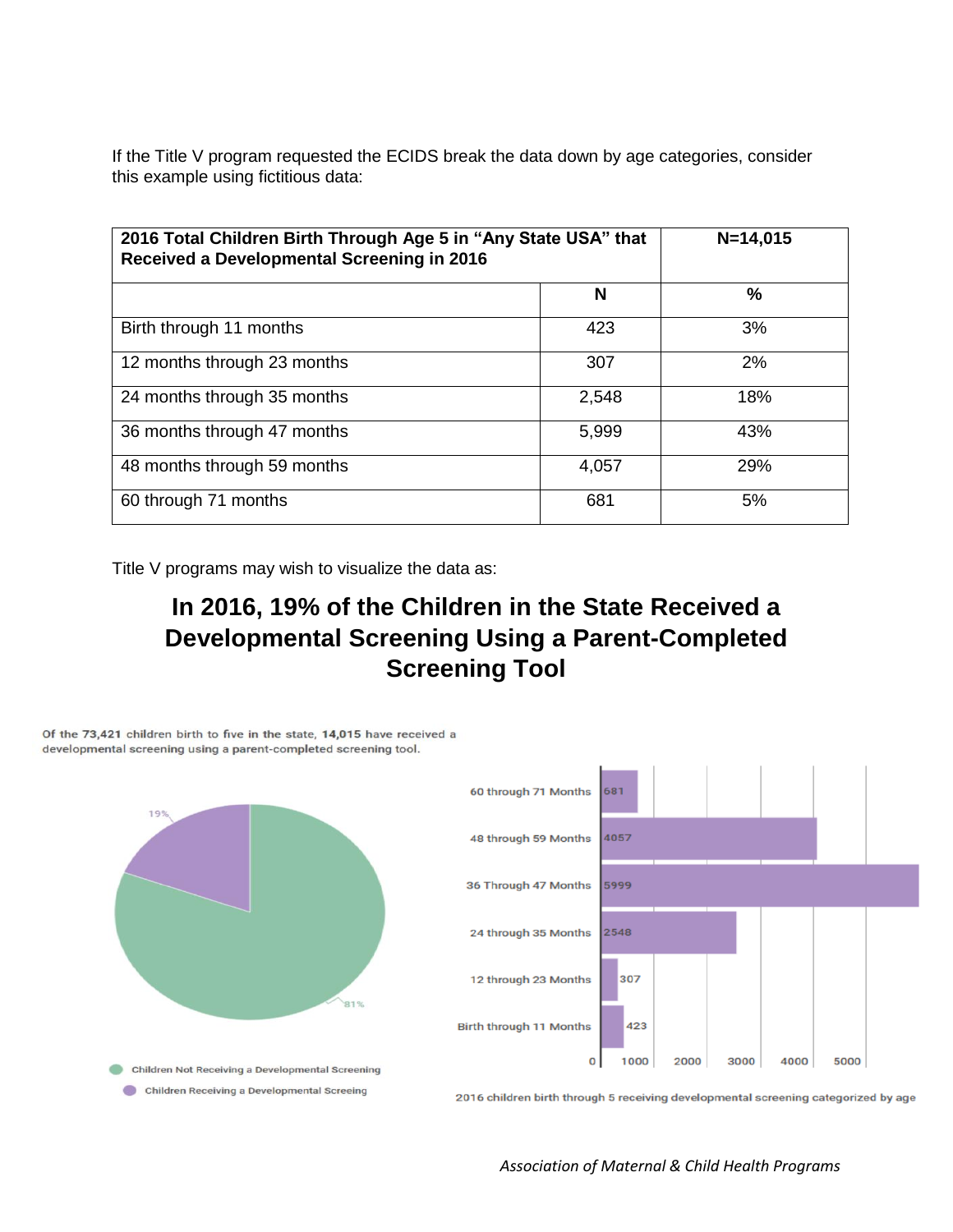Or, Title V programs may wish to visualize the data as:

#### **Possible Actions Based on Data – Developmental Screening Question 1**

As Title V programs have a more holistic view of states' developmental screening activities, the state will be able to use data to identify areas with low screening rates and areas with high rates of children not meeting their age-appropriate milestones. The data will help Title V programs target resources to areas with barriers and challenges to screening, and disseminate successful practices for wide-spread implementation. As developmental screening only shows children atrisk of having or developing a delay, the data can also be used to identify children needing resources and referrals to community programs and services.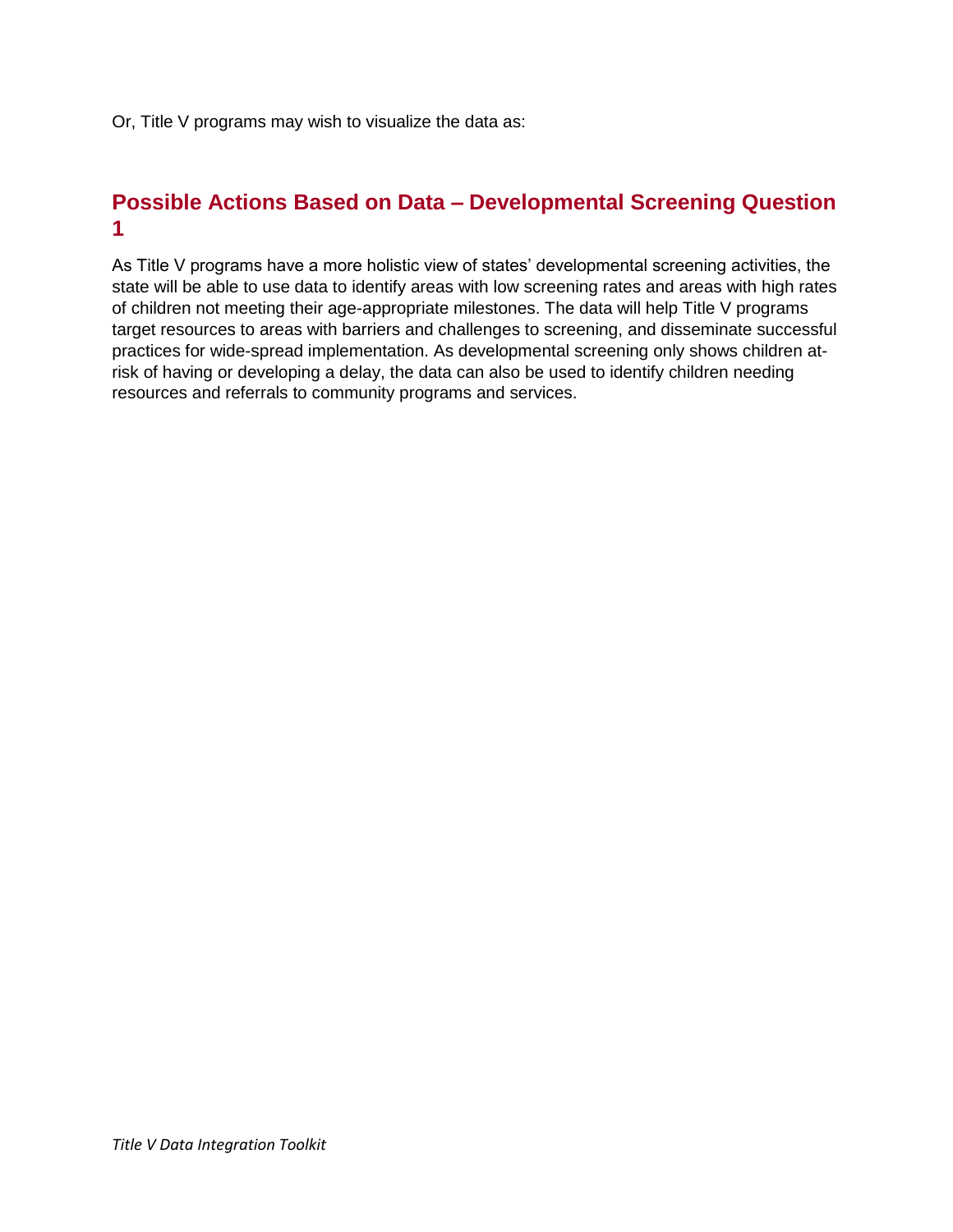# **Question 2: How many children birth through age 5 are achieving five-domain developmental health as demonstrated by parent-completed developmental screening results?**

The recommended data elements for this analysis are listed in the table below. For states using the Common Education Data Standards (CEDS), the link to the CEDS element has been provided.

#### **Data Elements – Developmental Screening Question 2**



Click the hyperlinks in the table to see more information about the data elements in CEDS. The links will take you to the individual elements and do not require a CEDS login to access. Where available, links to CEDS are included. Where not available, data elements that are likely to exist in Title V data systems have been suggested. These elements will be submitted to CEDS for consideration.

| Variable | Data Element<br>Choices | <b>Element Definition</b>                                                                                                          | <b>Option Set</b> | Considerations                                                                                                                                                                                                             |
|----------|-------------------------|------------------------------------------------------------------------------------------------------------------------------------|-------------------|----------------------------------------------------------------------------------------------------------------------------------------------------------------------------------------------------------------------------|
| Child    | <b>Child Identifier</b> | A unique number or<br>alphanumeric code assigned to<br>a child by a school, school<br>system, state, or other agency<br>or entity. | Alphanumeric      | Although the questions in this analysis can be reported<br>on aggregately, child information is needed to create the<br>data set. After data have been pulled, children's<br>personally identifiable data may be stripped. |
|          | <b>First Name</b>       | The full legal first name given to<br>a person at birth, baptism, or<br>through legal change.                                      | Alphanumeric      | Although the questions in this analysis can be reported<br>on aggregately, child information is needed to create the<br>data set. After data have been pulled, children's<br>personally identifiable data may be stripped. |
|          | Middle Name             | A full legal middle name given<br>to a person at birth, baptism, or<br>through legal change.                                       | Alphanumeric      | Although the questions in this analysis can be reported<br>on aggregately, child information is needed to create the<br>data set. After data have been pulled, children's<br>personally identifiable data may be stripped. |
|          | Last or<br>Surname      | The full legal last name borne in<br>common by members of a<br>family.                                                             | Alphanumeric      | Although the questions in this analysis can be reported<br>on aggregately, child information is needed to create the<br>data set. After data have been pulled, children's<br>personally identifiable data may be stripped. |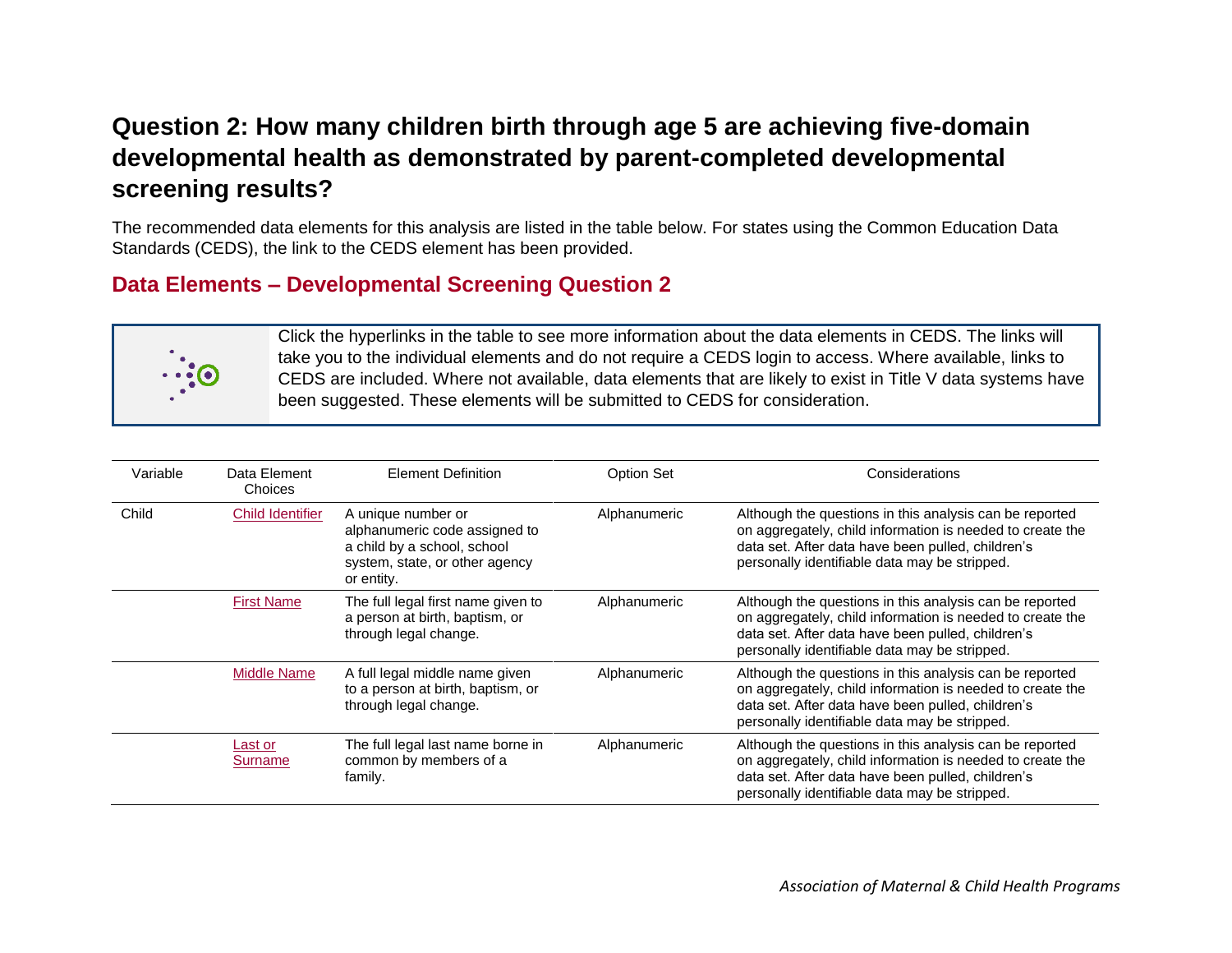| Variable                              | Data Element<br>Choices                              | <b>Element Definition</b>                                                                                                                                                         | <b>Option Set</b>                                                                                                                                                                                                                                         | Considerations                                                                                                                                                                                                                                                                                                                        |
|---------------------------------------|------------------------------------------------------|-----------------------------------------------------------------------------------------------------------------------------------------------------------------------------------|-----------------------------------------------------------------------------------------------------------------------------------------------------------------------------------------------------------------------------------------------------------|---------------------------------------------------------------------------------------------------------------------------------------------------------------------------------------------------------------------------------------------------------------------------------------------------------------------------------------|
|                                       | Generation<br><b>Code or Suffix</b>                  | An appendage, if any, used to<br>denote a person's generation in<br>his family (e.g., Jr., Sr., III).                                                                             | Alphanumeric                                                                                                                                                                                                                                              | Although the questions in this analysis can be reported<br>on aggregately, child information is needed to create the<br>data set. After data have been pulled, children's<br>personally identifiable data may be stripped.                                                                                                            |
| Child Age                             | <b>Birthdate</b>                                     | The year, month, and day on<br>which a person was born.                                                                                                                           |                                                                                                                                                                                                                                                           | Although the questions in this analysis can be reported<br>on aggregately, child information is needed to create the<br>data set. After data have been pulled, children's<br>personally identifiable data may be stripped.                                                                                                            |
| Developmental<br><b>Screener Used</b> | Assessment<br><b>Title</b>                           | The title or name of the<br>assessment.                                                                                                                                           | Alphanumeric                                                                                                                                                                                                                                              |                                                                                                                                                                                                                                                                                                                                       |
|                                       | <b>Assessment</b><br><b>Short Name</b>               | An abbreviated title for an<br>assessment.                                                                                                                                        | Alphanumeric                                                                                                                                                                                                                                              |                                                                                                                                                                                                                                                                                                                                       |
|                                       | Assessment<br><b>Identifier</b>                      | A unique number or<br>alphanumeric code assigned to<br>an assessment by a school,<br>school system, state, or other<br>agency or entity. This may be<br>the publisher identifier. | Alphanumeric                                                                                                                                                                                                                                              |                                                                                                                                                                                                                                                                                                                                       |
| Developmental<br>Assessment<br>Result | Child<br>Developmental<br>Screening<br><b>Status</b> | The result of a brief<br>standardized screening tool<br>aiding in the identification of<br>children at risk of a<br>developmental delay/disorder.                                 | No further evaluation<br>needed                                                                                                                                                                                                                           | Although there may be many results of a developmental<br>screener, this question is interested in looking at how<br>many were screened and how many are achieving five-<br>domain developmental health. Therefore, the only option<br>needed under "Child Developmental Screening Status"<br>would be "No further evaluation needed". |
|                                       | Developmental<br>Evaluation<br>Finding               | Child developmental<br>delay/disability determined by<br>procedure used by appropriate<br>qualified personnel.                                                                    | None - No finding was<br>determined by the<br>procedure used by<br>appropriate qualified<br>personnel.<br>No delay detected - No<br>child developmental<br>delay/disability was<br>identified by procedure<br>used by appropriate<br>qualified personnel. | Although there may be many developmental evaluation<br>findings, this question is interested in looking at how<br>many were screened and how many are achieving five-<br>domain developmental health. Therefore, the only<br>options needed under "Developmental Evaluation<br>Finding" would be "None" and "No delay detected".      |
|                                       | <b>Assessment</b><br><b>Result</b>                   | A statement intended for use by<br>education professionals, using<br>professional terminology, to<br>interpret learner needs based                                                | Alphanumeric                                                                                                                                                                                                                                              |                                                                                                                                                                                                                                                                                                                                       |

*Title V Data Integration Toolkit*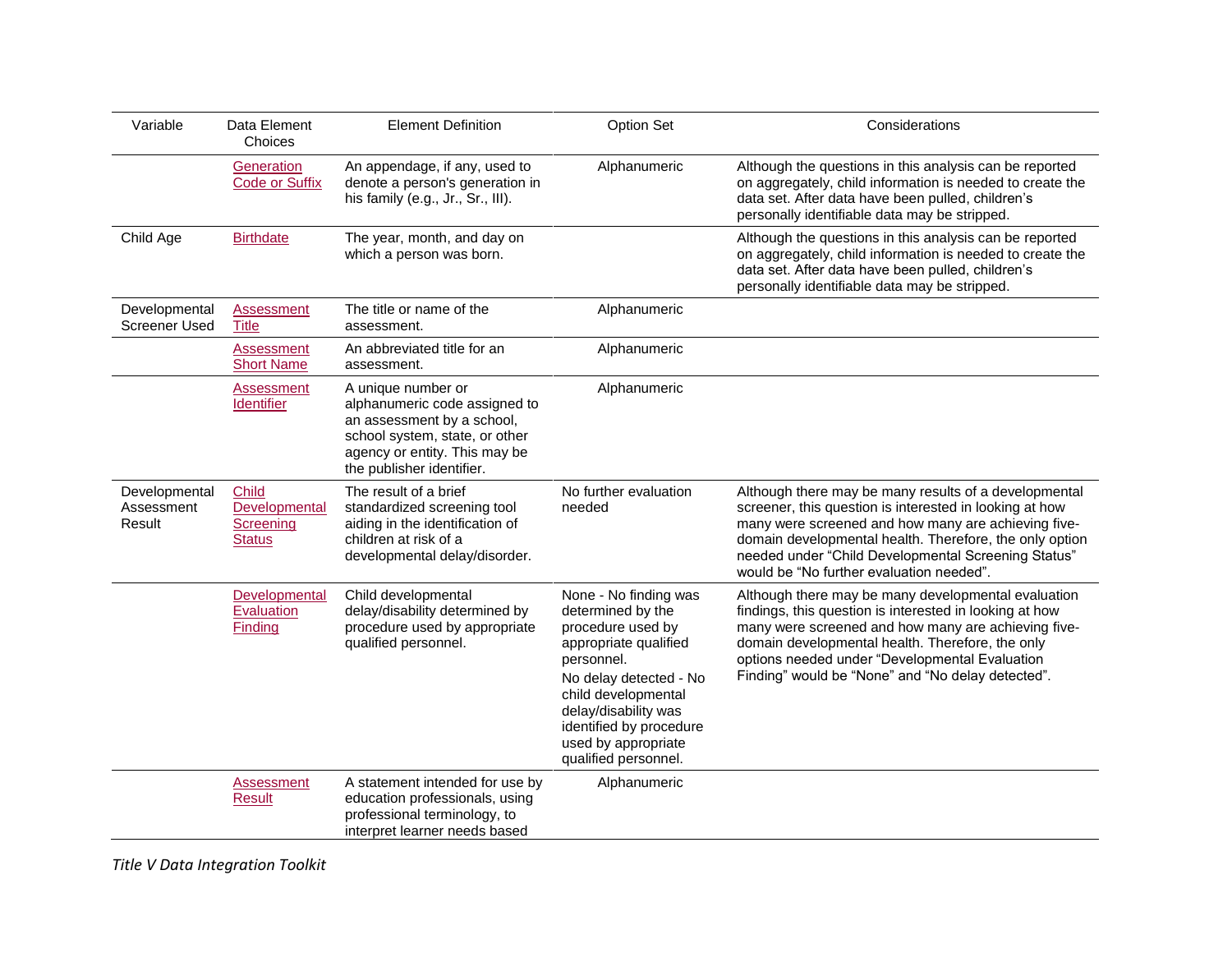| Variable                          | Data Element<br>Choices                                       | <b>Element Definition</b>                                                                                                                                                                                                                                                                                                                                                                                                                                                                       | <b>Option Set</b> | Considerations                                                                                                                                                        |
|-----------------------------------|---------------------------------------------------------------|-------------------------------------------------------------------------------------------------------------------------------------------------------------------------------------------------------------------------------------------------------------------------------------------------------------------------------------------------------------------------------------------------------------------------------------------------------------------------------------------------|-------------------|-----------------------------------------------------------------------------------------------------------------------------------------------------------------------|
|                                   | Diagnostic<br><b>Statement</b>                                | on the scored/evaluated portion<br>of an assessment. This<br>statement may inform<br>Descriptive Feedback given to<br>the learner.                                                                                                                                                                                                                                                                                                                                                              |                   |                                                                                                                                                                       |
|                                   | Assessment<br><b>Result Score</b><br>Value                    | A meaningful raw score,<br>derived score, or statistical<br>expression of the performance<br>of a person on an assessment.<br>The type of result is indicated<br>by the Assessment Score<br>Metric Type element. The<br>results can be expressed as a<br>number, percentile, range,<br>level, etc. The score relates to<br>all scored items or a sub test<br>scoring one aspect of<br>performance on the test. This<br>value may or may not<br>correspond to one or more<br>Performance Levels. | Alphanumeric      |                                                                                                                                                                       |
| Date Screener<br>was<br>Completed | Assessment<br><b>Session Actual</b><br><b>End Date Time</b>   | Date and time the assessment<br>ended.                                                                                                                                                                                                                                                                                                                                                                                                                                                          |                   | The date of screening is compared to the child's date of<br>birth to determine the age of the child at the time of<br>screening.                                      |
|                                   | <b>Well Child</b><br><b>Screening</b><br><b>Received Date</b> | The year, month, and day of a<br>well-child visit.                                                                                                                                                                                                                                                                                                                                                                                                                                              |                   | The date of well-child screening is compared to the<br>child's date of birth to determine if the children was birth<br>through the age of 5 at the time of screening. |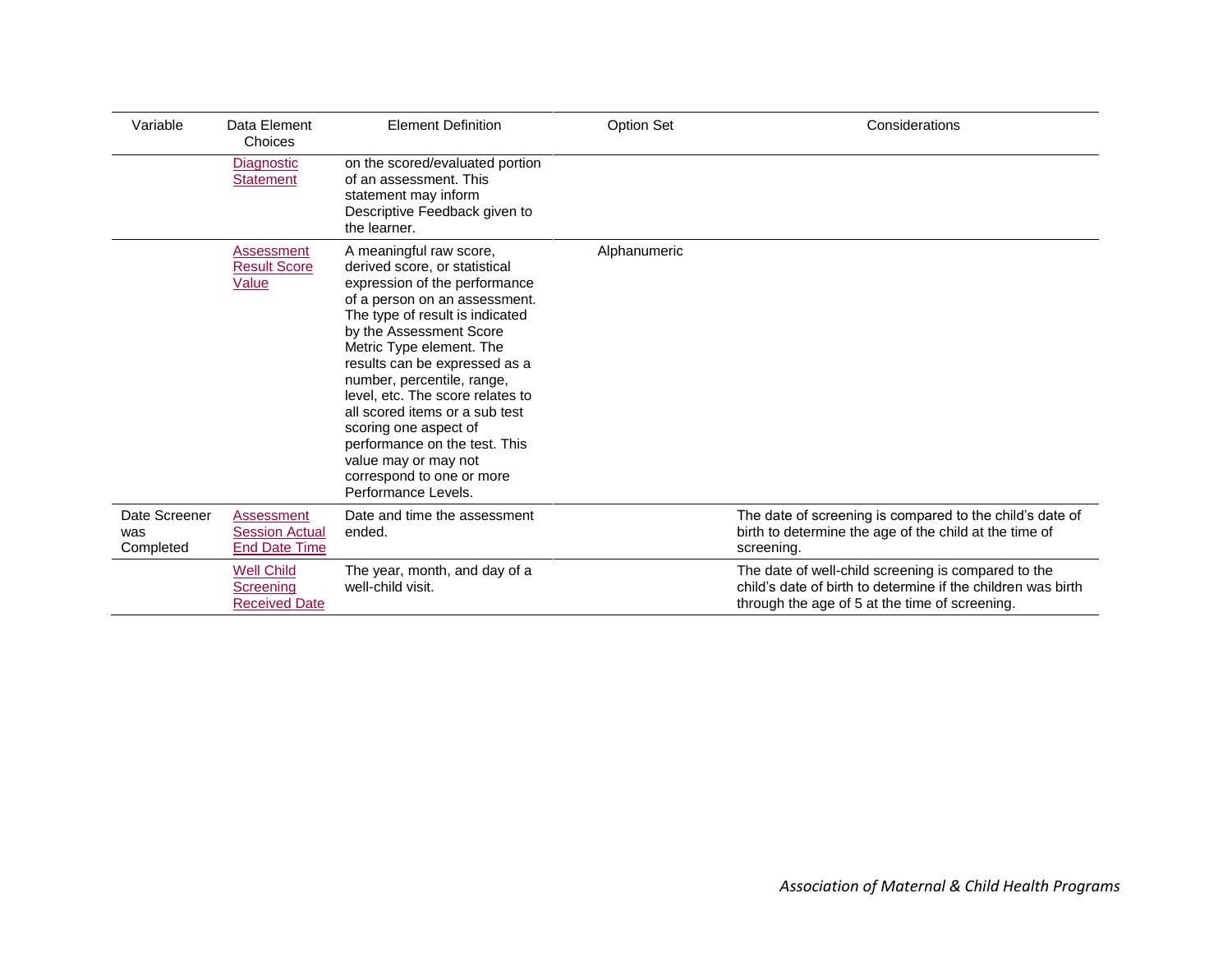## **Steps for Analysis – Developmental Screening Question 2**

- a. Identify the timeframe for analysis. For example, you may wish to look at the data by calendar or fiscal year.
- b. Identify the geographic boundary for analysis. For example, you may wish to look at the data by county or ZIP code.
- c. After applying the timeframe and geographic boundary filters, pull the subset of children birth through age 5 receiving a developmental screening in the specified timeframe and geographic boundary.
- d. If the Title V program would like the data broken down by age categories, collapse the data set into age categories. For example, birth through 11 months, 12 months through 23 months, 24 months through 35 months, 36 months through 47 months, 48 months through 59 months, and 60 through 71 months.
- e. Calculate the number of children receiving a developmental screening using a parentcompleted screening tool for each age category by comparing the date the developmental screener was completed to the child's date of birth.
- f. Of the children identified in step e., calculate the number of children achieving fivedomain developmental health as demonstrated by the parent-completed developmental screening results. (To be counted, the child must be meeting expectations in all developmental health categories assessed).
- g. Check for data quality issues such as outliers or missing data.
- h. Calculate the percentage by dividing the total number of children achieving five-domain developmental health by the total number of children screened using a parent-completed developmental screening in the identified timeframe and geographic boundary. Multiply by 100 for a total percentage. If the Title V program broke the data into age categories, divide the total number of children achieving five-domain developmental health in each age range by the total number of children screened in the identified timeframe and geographic boundary. Multiply by 100 for a total percentage.

## **Data Visualization – Developmental Screening Question 2**

Effective data visualization is critical to convey the Title V program message and to tell your story. When looking at the data provided by ECIDS, what do you notice? What are the patterns and/or trends? These questions will help Title V programs identify the story the data tell.

| 2016 Total Children Birth Through Age 5 in "Any State USA"     | $N = 73,421$ |     |
|----------------------------------------------------------------|--------------|-----|
|                                                                |              | %   |
| 2016 children birth through age 5 receiving a developmental    |              |     |
| screening using a parent-completed screening tool              | 14,015       | 19% |
| Of the number screened in 2016, the children birth through age |              |     |
| 5 achieving five-domain developmental health as demonstrated   |              |     |
| by a parent-completed developmental screening results          | 11492        | 82% |

Consider this example using fictitious data: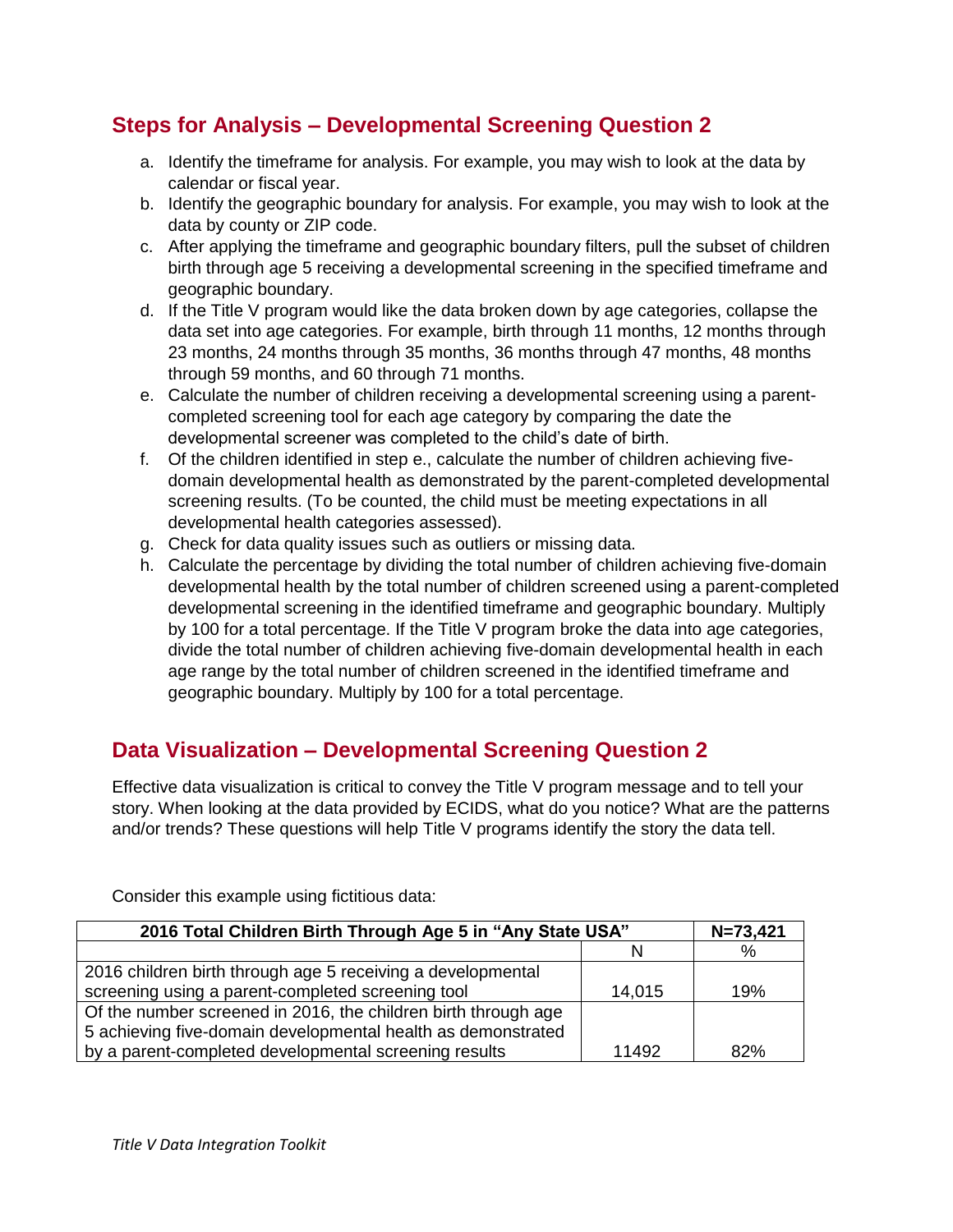If the Title V program requested the ECIDS break the data down by age categories, consider this example using fictitious data:

| 2016 Total Children Birth Through Age 5 in "Any State USA" Achieving<br><b>Five-domain Developmental Health</b> | $N = 11,492$                                              |                                                                                                                  |                                                                                                         |
|-----------------------------------------------------------------------------------------------------------------|-----------------------------------------------------------|------------------------------------------------------------------------------------------------------------------|---------------------------------------------------------------------------------------------------------|
|                                                                                                                 | Number of<br><b>Children</b><br><b>Screened by</b><br>Age | Number of<br><b>Children</b><br><b>Achieving Five-</b><br><b>Domain</b><br><b>Developmental</b><br>Health by age | % of Children<br><b>Achieving</b><br><b>Five-Domain</b><br><b>Developmental</b><br><b>Health by Age</b> |
| Birth through 11 months                                                                                         | 423                                                       | 386                                                                                                              | 91%                                                                                                     |
| 12 months through 23 months                                                                                     | 307                                                       | 256                                                                                                              | 83%                                                                                                     |
| 24 months through 35 months                                                                                     | 2,548                                                     | 1,979                                                                                                            | 78%                                                                                                     |
| 36 months through 47 months                                                                                     | 5,999                                                     | 5,019                                                                                                            | 84%                                                                                                     |
| 48 months through 59 months                                                                                     | 4,057                                                     | 3,360                                                                                                            | 83%                                                                                                     |
| 60 through 71 months                                                                                            | 681                                                       | 492                                                                                                              | 72%                                                                                                     |

Title V programs may wish to visualize the data as:

## Number of Children Screened by Age Achieving 5-Domain Developmental Health